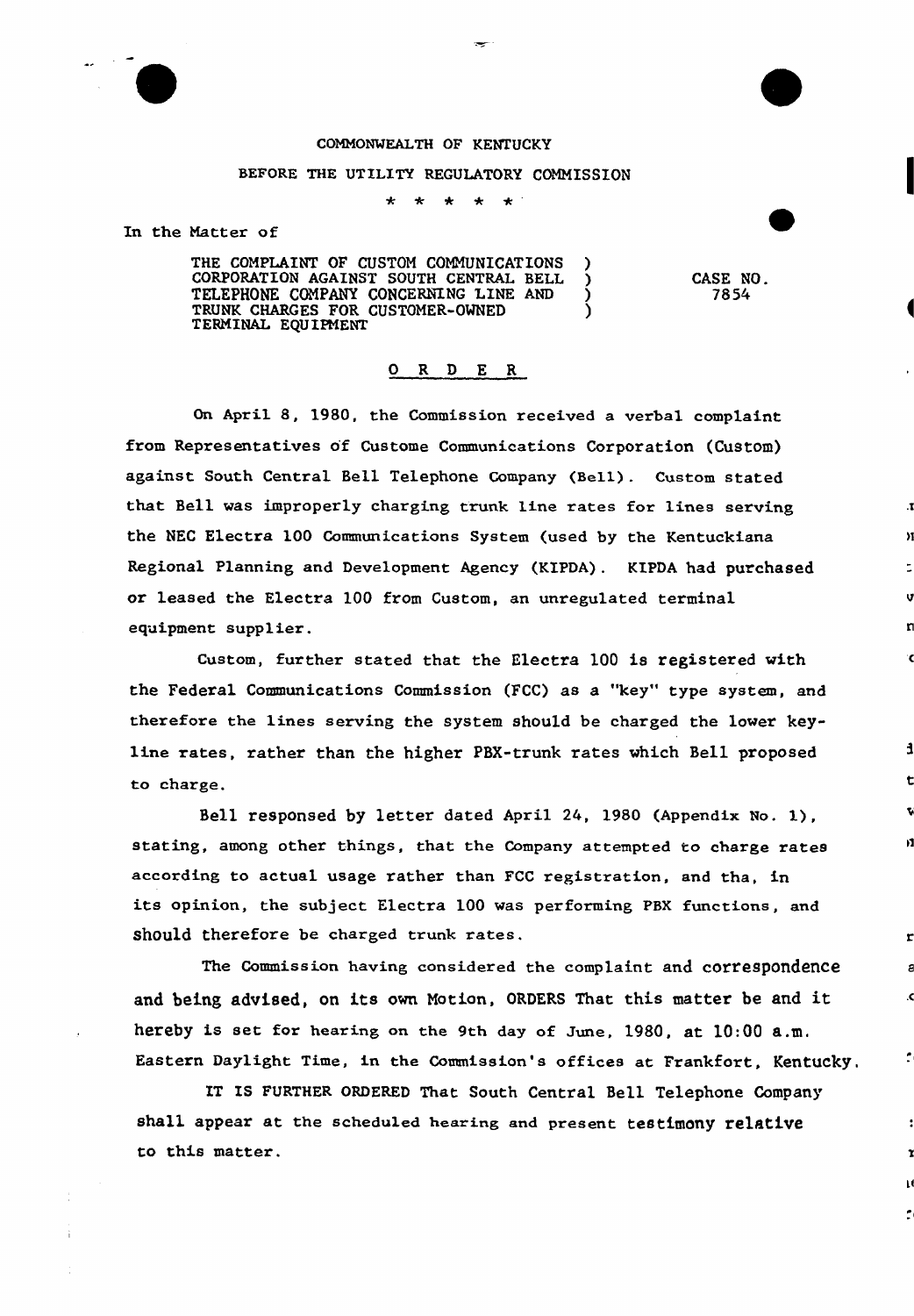Done at Frankfort, Kentucky, this 14th day of May, 1980.

UTILIZY REGULATORY COMMISSION  $\overline{\text{the Commission}}$ 

ATTEST:

 $\ddot{\phantom{0}}$ 

 $\ddot{\phantom{a}}$ 

"一个人"

医生态医病毒 医囊膜炎

 $\mathbb{R}^2_+$ 

 $\hat{\boldsymbol{\beta}}$ 

 $\bar{\bar{z}}$ 

 $\mathcal{A}$ 

Secretary

 $\mathcal{A}_\mathrm{c}$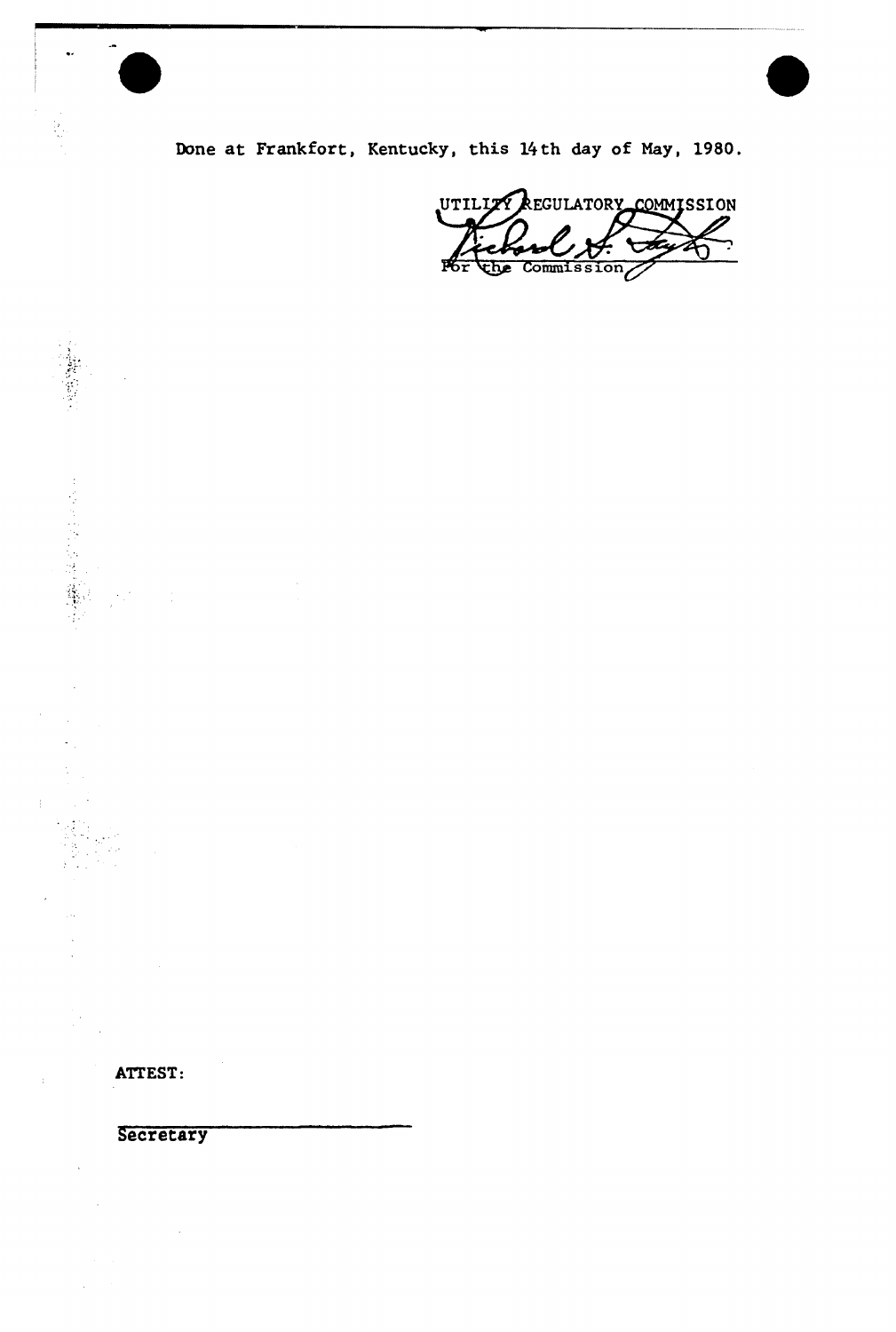Appendix No. 1



## South Central Betl

601 W. Chestnut, Four West Louisville, Kentucky 40203 Te1ephone: (502) 582-8425

# April 24, 1980 RECEIVED

APR 2-8-1980

UTILITY REGULATORY COMM. DIYISION OF ENGINEERING

Hr. Wayne Bates Chief of Communications Section Utility Regulatory Commission P. 0. Box 615 Frankfort, Kentucky 40602

Dear Mr. Bates:

This is in reply to your inquiry about the NEC Electra 100 Communications System installed at Kentuckiana Regional Planning and Development Agency (KIPDA) and the applicable charges for service under South Central Bell's Kentucky intrastate tariffs. The basic question is: Whether a business individual line or a PBX trunk charge would be applicable for the service connecting the Electric 100 to our network2

Over the years, the company has consistently applied the tariffs concerning PBX trunks and business lines as follows: (1) If service coming in or going out of a system is directly terminated in telephone sets, the service is considered to be business individual line service; (2) If service is terminated in the attendant console position and/or a switching function is performed by the use of cords, electro mechanical devices, or electronic circuitry, the service is considered to be PBX trunk service. These criteria have applied to all of the equipment supplied by South Central Bell, as well as to all of the equipment supplied by our numerous competitors.

The case at hand involves the Elecrra 100 System, which is a system that is 'capable of doing both of. the above functions. The Electra 100 is, in many aspects, similar to South Central Bell's HORIZON System. For example, when our HORIZON System is performing a key function as contemplated under situation No. <sup>1</sup> above, the customer is billed for business individual Line service; however, when the HORIZON is being used as stated under the No. <sup>2</sup> situation above, the customer is billed for PBX trunk service. The Electra is handled in the same manner as the HORIZON System.

It was originally South Central Bell's understanding that the Electra <sup>100</sup> at YIPDA's offices would be used as a key system, and so the requested number of business lines were installed after assurance of this was received.